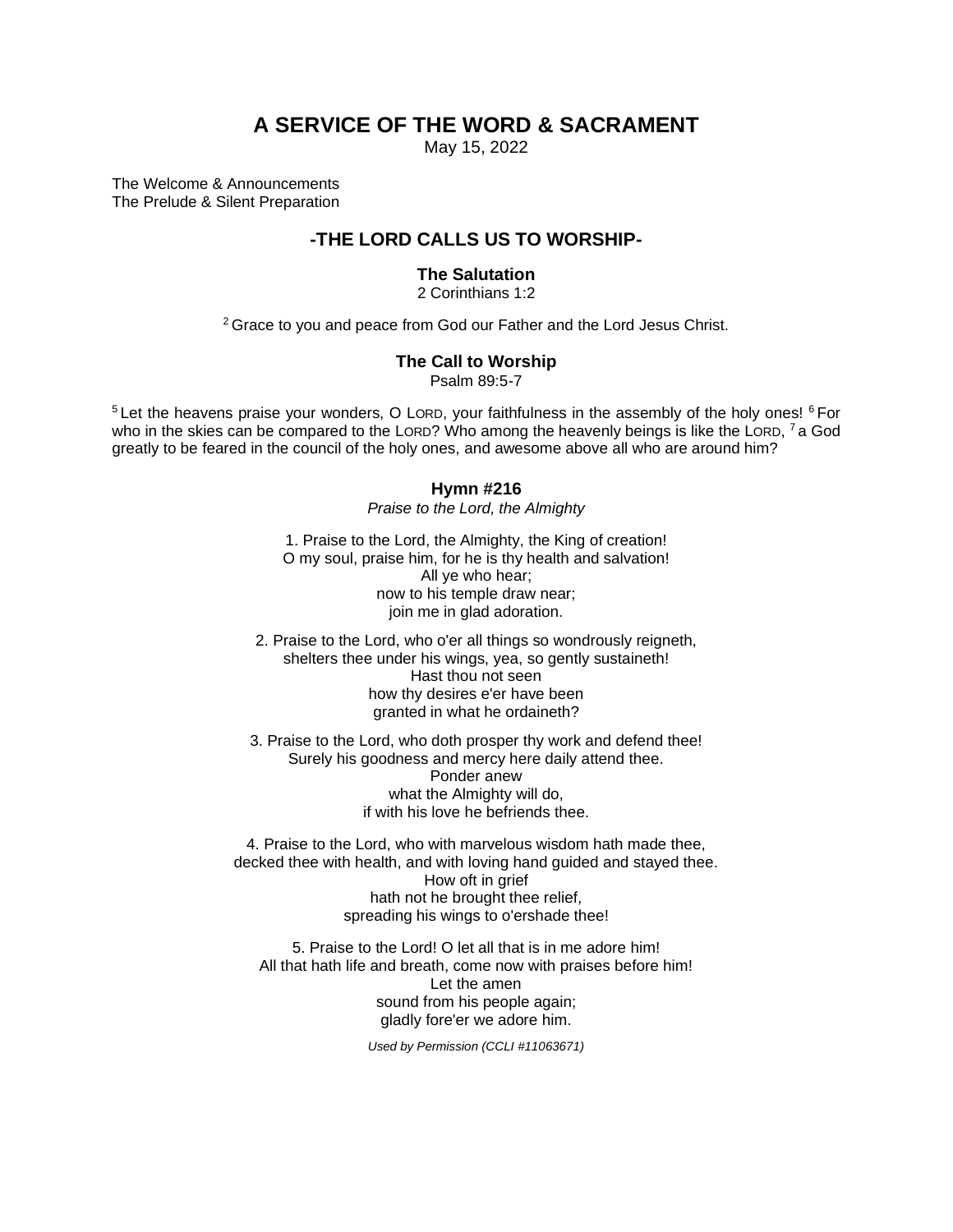### **The Invocation & Prayer of Praise**

Psalm 145:1-9

Unison:

<sup>1</sup> I will extol you, my God and King,

and bless your name forever and ever.

- <sup>2</sup>Every day I will bless you
- and praise your name forever and ever.
- <sup>3</sup> Great is the LORD, and greatly to be praised, and his greatness is unsearchable.
	-
- <sup>4</sup>One generation shall commend your works to another, and shall declare your mighty acts.
- <sup>5</sup> On the glorious splendor of your majesty,

and on your wondrous works, I will meditate.

- $6$  They shall speak of the might of your awesome deeds, and I will declare your greatness.
- <sup>7</sup>They shall pour forth the fame of your abundant goodness and shall sing aloud of your righteousness.
- <sup>8</sup> The LORD is gracious and merciful, slow to anger and abounding in steadfast love. <sup>9</sup> The LORD is good to all, and his mercy is over all that he has made.

# **-THE LORD ASSURES US OF HIS FORGIVENESS-**

### **The Call to Confession**

Hebrews 4:14-16

<sup>14</sup> Since then we have a great high priest who has passed through the heavens, Jesus, the Son of God, let us hold fast our confession. <sup>15</sup> For we do not have a high priest who is unable to sympathize with our weaknesses, but one who in every respect has been tempted as we are, yet without sin. <sup>16</sup> Let us then with confidence draw near to the throne of grace, that we may receive mercy and find grace to help in time of need.

### **The Confession of Sin**

Silent Prayers of Confession General Prayer of Confession

*Hymn #178 - We Have Not Known Thee As We Ought*

1. We have not known thee as we ought, nor learned thy wisdom, grace and pow'r; the things of earth have filled our thought, and trifles of the passing hour. Lord, give us light thy truth to see, and make us wise in knowing thee.

2. We have not feared thee as we ought, nor bowed beneath thine awesome eye, nor guarded deed and word and thought, remembering that God was nigh. Lord, give us faith to know thee near, and grant the grace of holy fear.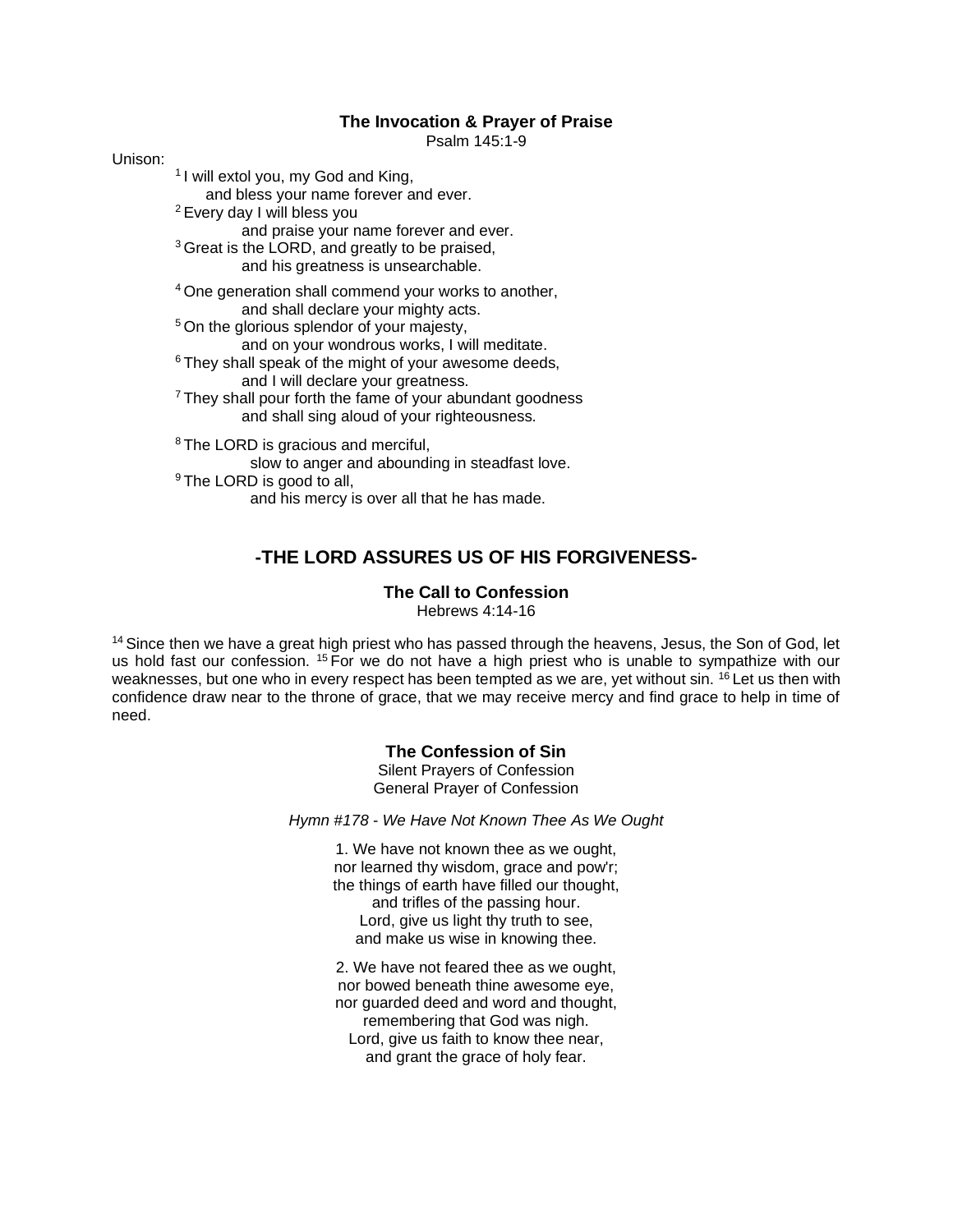- 3. We have not loved thee as we ought, nor cared that we are loved by thee; thy presence we have coldly sought, and feebly longed thy face to see. Lord, give a pure and loving heart to feel and own the love thou art.
- 4. We have not served thee as we ought; alas! the duties left undone, the work with little fervor wrought, the battles lost or scarcely won! Lord, give the zeal and give the might, for thee to toil, for thee to fight.
- 5. When shall we know thee as we ought, and fear and love and serve aright! When shall we, out of trial brought, be perfect in the land of light! Lord, may we day by day prepare to see thy face and serve thee there.

*(Used by Permission: CCLI #11063671)*

## **The Assurance of Pardon**

Titus 3:4-7

 $4$  But when the goodness and loving kindness of God our Savior appeared,<sup>5</sup> he saved us, not because of works done by us in righteousness, but according to his own mercy, by the washing of regeneration and renewal of the Holy Spirit, <sup>6</sup>whom he poured out on us richly through Jesus Christ our Savior, <sup>7</sup>so that being justified by his grace we might become heirs according to the hope of eternal life.

### **The Prayer of the Church**

Psalm 86:1-2

<sup>1</sup>Incline your ear, O Lord, and answer me, for I am poor and needy. <sup>2</sup> Preserve my life, for I am godly; save your servant, who trusts in you—you are my God.

## **-THE LORD INSTRUCTS US FROM HIS WORD-**

### **The Old Testament Reading**

Leviticus 1:1-17

<sup>1</sup>The LORD called Moses and spoke to him from the tent of meeting, saying,  $2$  "Speak to the people of Israel and say to them, When any one of you brings an offering to the LORD, you shall bring your offering of livestock from the herd or from the flock. <sup>3</sup> "If his offering is a burnt offering from the herd, he shall offer a male without blemish. He shall bring it to the entrance of the tent of meeting, that he may be accepted before the LORD. <sup>4</sup> He shall lay his hand on the head of the burnt offering, and it shall be accepted for him to make atonement for him. <sup>5</sup> Then he shall kill the bull before the LORD, and Aaron's sons the priests shall bring the blood and throw the blood against the sides of the altar that is at the entrance of the tent of meeting. <sup>6</sup> Then he shall flay the burnt offering and cut it into pieces, <sup>7</sup> and the sons of Aaron the priest shall put fire on the altar and arrange wood on the fire. <sup>8</sup> And Aaron's sons the priests shall arrange the pieces, the head, and the fat, on the wood that is on the fire on the altar;  $9$  but its entrails and its legs he shall wash with water. And the priest shall burn all of it on the altar, as a burnt offering, a food offering with a pleasing aroma to the LORD. <sup>10</sup> "If his gift for a burnt offering is from the flock, from the sheep or goats, he shall bring a male without blemish, <sup>11</sup> and he shall kill it on the north side of the altar before the LORD, and Aaron's sons the priests shall throw its blood against the sides of the altar.  $12$  And he shall cut it into pieces, with its head and its fat, and the priest shall arrange them on the wood that is on the fire on the altar, <sup>13</sup> but the entrails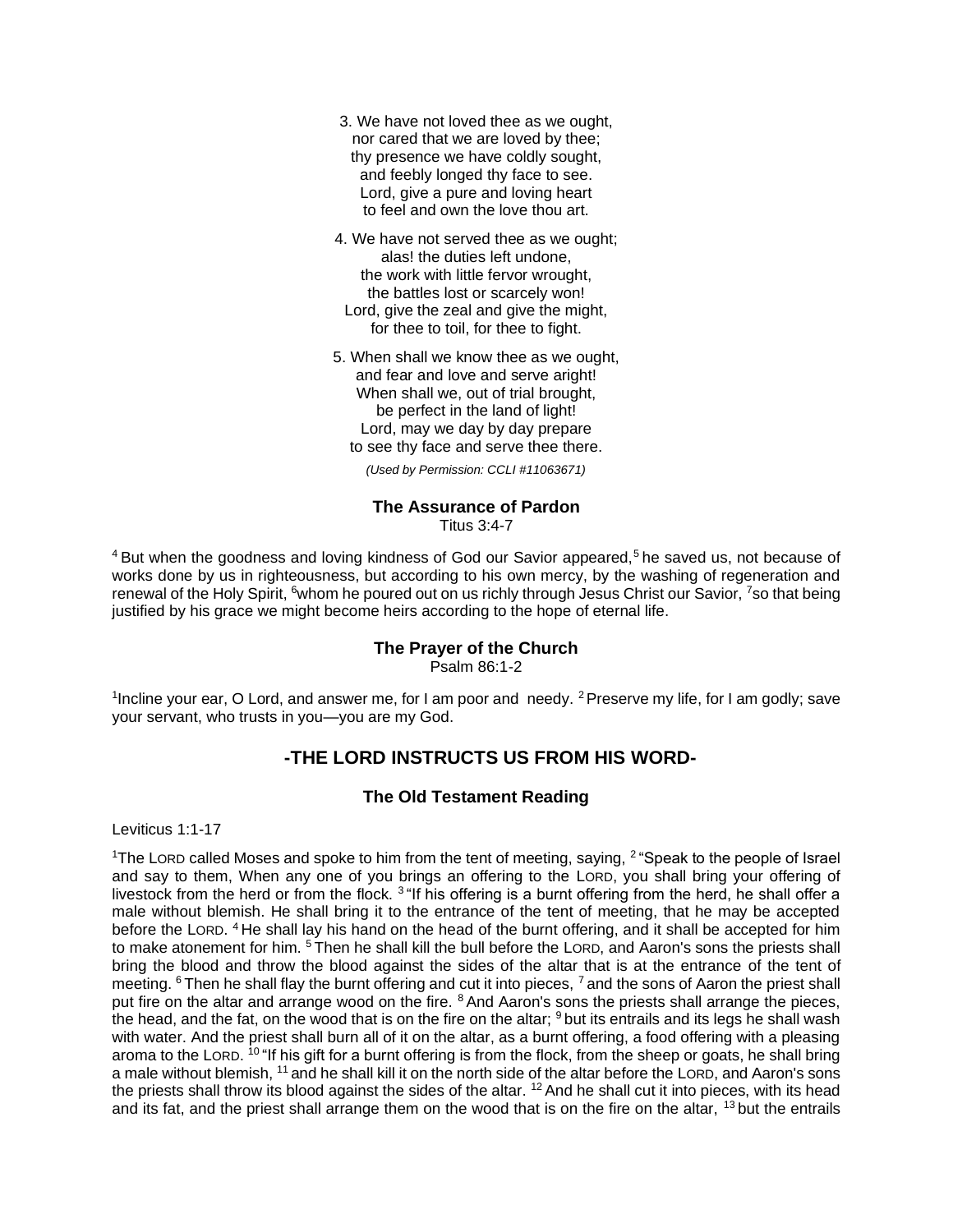and the legs he shall wash with water. And the priest shall offer all of it and burn it on the altar; it is a burnt offering, a food offering with a pleasing aroma to the LORD. <sup>14</sup> "If his offering to the LORD is a burnt offering of birds, then he shall bring his offering of turtledoves or pigeons. <sup>15</sup> And the priest shall bring it to the altar and wring off its head and burn it on the altar. Its blood shall be drained out on the side of the altar. <sup>16</sup> He shall remove its crop with its contents and cast it beside the altar on the east side, in the place for ashes. <sup>17</sup> He shall tear it open by its wings, but shall not sever it completely. And the priest shall burn it on the altar, on the wood that is on the fire. It is a burnt offering, a food offering with a pleasing aroma to the LORD.

### Leviticus 6:8-13

 $8$ The LORD spoke to Moses, saying,  $9$  "Command Aaron and his sons, saying, This is the law of the burnt offering. The burnt offering shall be on the hearth on the altar all night until the morning, and the fire of the altar shall be kept burning on it.<sup>10</sup> And the priest shall put on his linen garment and put his linen undergarment on his body, and he shall take up the ashes to which the fire has reduced the burnt offering on the altar and put them beside the altar. <sup>11</sup> Then he shall take off his garments and put on other garments and carry the ashes outside the camp to a clean place.<sup>12</sup> The fire on the altar shall be kept burning on it; it shall not go out. The priest shall burn wood on it every morning, and he shall arrange the burnt offering on it and shall burn on it the fat of the peace offerings.<sup>13</sup> Fire shall be kept burning on the altar continually; it shall not go out.

### **The New Testament Reading**

#### Romans 12:1-8

<sup>1</sup>I appeal to you therefore, brothers, by the mercies of God, to present your bodies as a living sacrifice, holy and acceptable to God, which is your spiritual worship. <sup>2</sup> Do not be conformed to this world, but be transformed by the renewal of your mind, that by testing you may discern what is the will of God, what is good and acceptable and perfect.  $3$  For by the grace given to me I say to everyone among you not to think of himself more highly than he ought to think, but to think with sober judgment, each according to the measure of faith that God has assigned. <sup>4</sup> For as in one body we have many members, and the members do not all have the same function,  $\overline{5}$  so we, though many, are one body in Christ, and individually members one of another. <sup>6</sup> Having gifts that differ according to the grace given to us, let us use them: if prophecy, in proportion to our faith; <sup>7</sup> if service, in our serving; the one who teaches, in his teaching; <sup>8</sup> the one who exhorts, in his exhortation; the one who contributes, in generosity; the one who leads, with zeal; the one who does acts of mercy, with cheerfulness.

#### Matthew 16:24-28

 $24$  Then Jesus told his disciples, "If anyone would come after me, let him deny himself and take up his cross and follow me. <sup>25</sup> For whoever would save his life will lose it, but whoever loses his life for my sake will find it. <sup>26</sup> For what will it profit a man if he gains the whole world and forfeits his soul? Or what shall a man give in return for his soul? <sup>27</sup> For the Son of Man is going to come with his angels in the glory of his Father, and then he will repay each person according to what he has done. <sup>28</sup> Truly, I say to you, there are some standing here who will not taste death until they see the Son of Man coming in his kingdom."

> **The Sermon** Rev. Dr. Michael J. Matossian

*Nothing Left Out, Nothing Held Back* Leviticus 1:1-17 & 6:8-13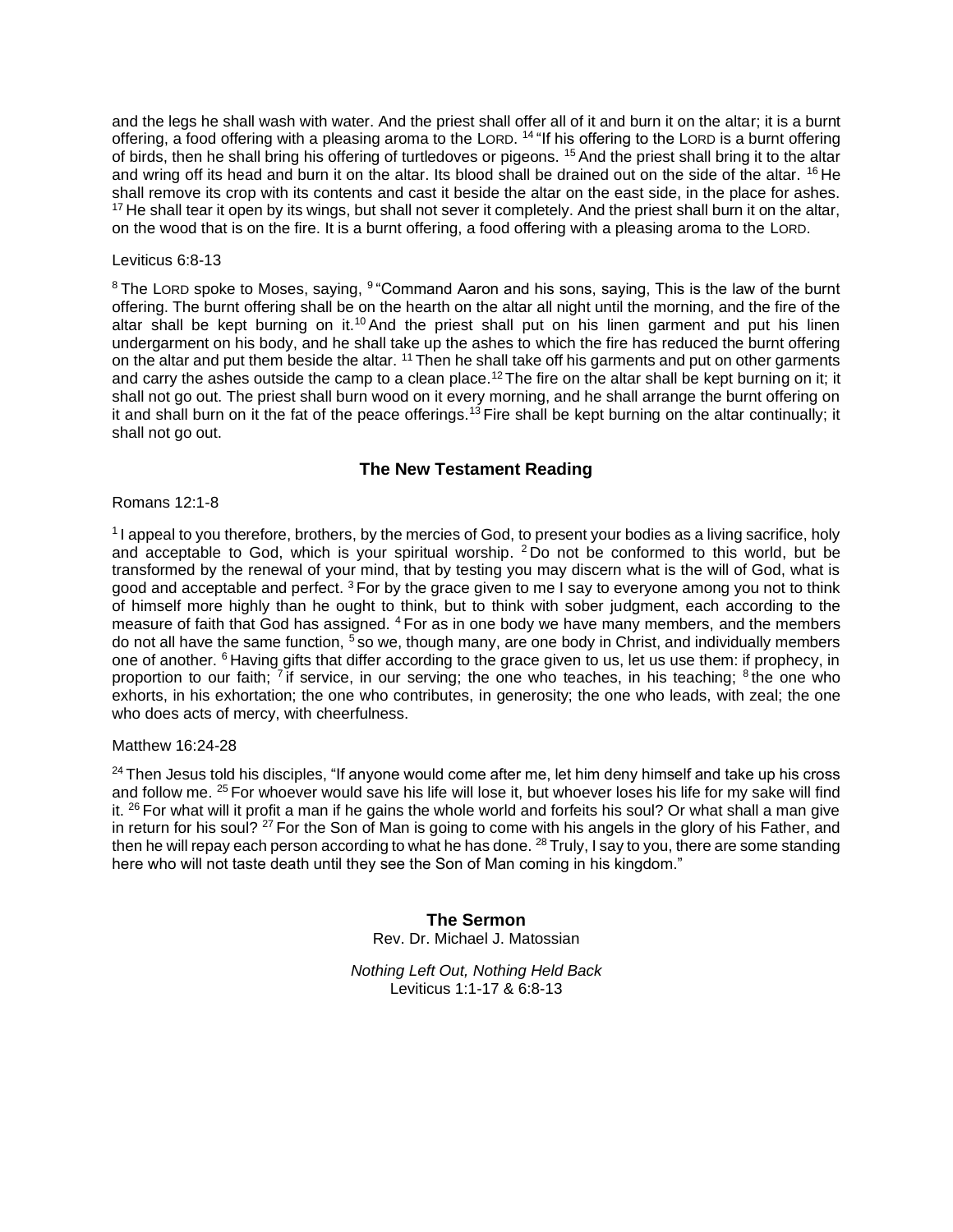#### **Hymn #393**

*Spirit of God, Dwell Thou within My Heart*

1. Spirit of God, dwell thou within my heart; wean it from earth, through all its pulses move; stoop to my weakness, mighty as thou art. and make me love thee as I ought to love.

2. I ask no dream, no prophet ecstasies, no sudden rending of the veil of clay, no angel visitant, no op'ning skies; but take the dimness of my soul away.

3. Hast thou not bid us love thee, God and King? All, all thine own, soul, heart, and strength and mind. I see thy cross—there teach my heart to cling: O let me seek thee, and O let me find.

4. Teach me to feel that thou art always nigh; Spirit of God teach me the struggles of the soul to bear, to check the rising doubt, the rebel sigh; teach me the patience of unanswered prayer.

> 5. Teach me to love thee as thine angels love, one holy passion filling all my frame; the baptism of the heav'n-descended Dove, my heart an altar, and thy love the flame.

> > *(Used by Permission: CCLI #11063671)*

## **-THE LORD FEEDS US FROM HIS TABLE-**

#### **The Confession of Faith**

*The Heidelberg Catechism Q & A 1*

 *Q. What is your only comfort in life and in death?*

#### **A. Unison:**

 **That I am not my own, but belong —body and soul, in life and in death—to my faithful Savior, Jesus Christ.** 

 **He has fully paid for all my sins with his precious blood, and has delivered me from the tyranny of the devil. He also watches over me in such a way that not a hair can fall from my head without the will of my Father in heaven; in fact, all things must work together for my salvation.**

 **Because I belong to him, Christ, by his Holy Spirit, also assures me of eternal life and makes me wholeheartedly willing and ready from now on to live for him.** *(Trinity Psalter Hymnal, p. 872)* 

> **The Celebration of the Lord's Supper** Words of Institution The Breaking of the Bread

The Sharing of the Cup